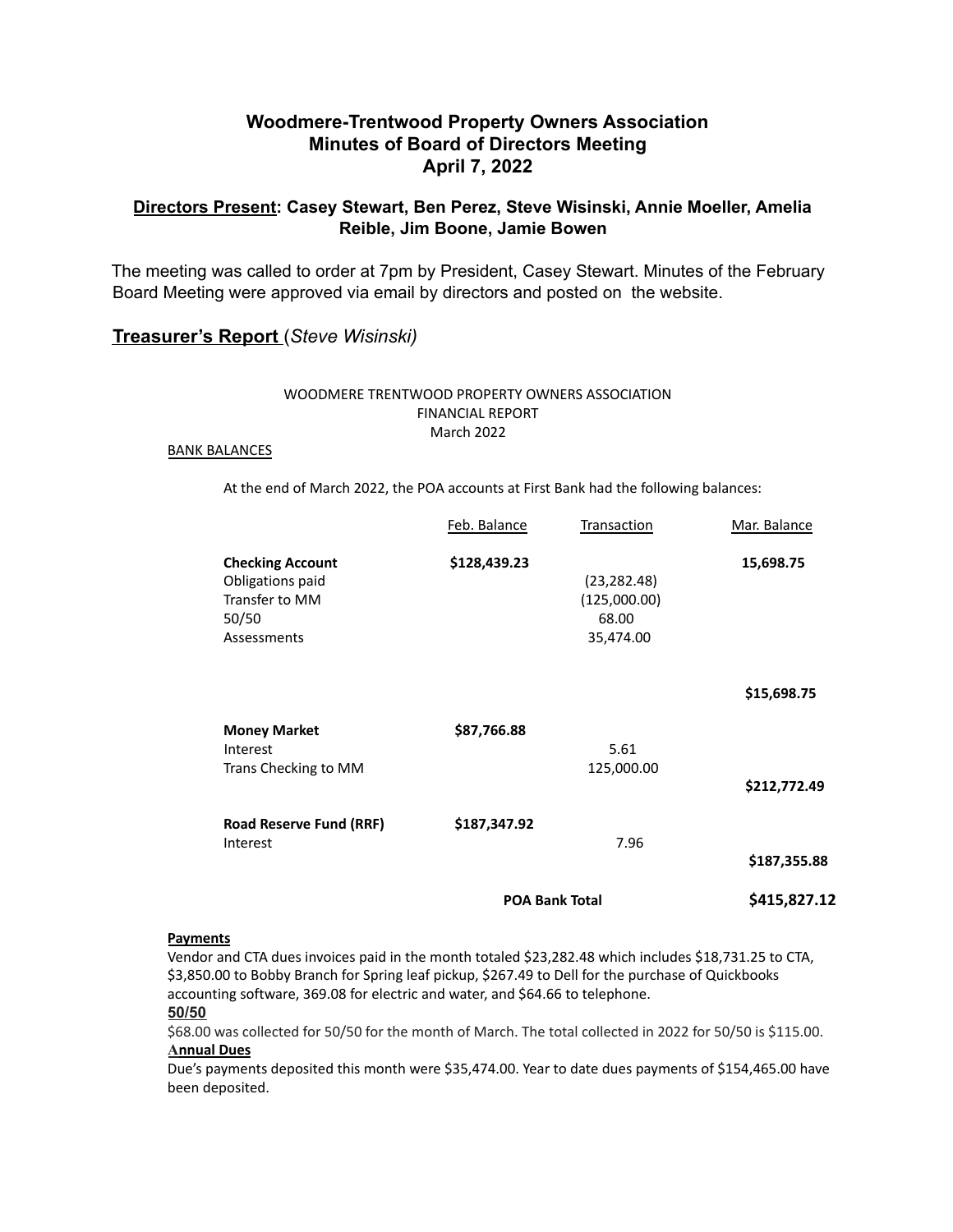### **Budget**

Income in the budget for the year is \$205,649.00 versus actual income of \$35,555.57. Total expenses year to date are \$49,660.38 leaving net income of \$12,273.09.

#### **Reserves**

The **Road Reserve Fund** (held in its own money market account) is for the maintenance and repair of our roads and relayed items. The Road Reserve had \$130,252.25 as of December 31, 2020, adding in 2021 interest plus 2021 contribution from the budget of \$57,080.84 and interest accrued, gives a balance of \$187,355.88 as of March 31st, 2022.

**ROAD RESERVE TOTAL IS: \$187,355.88**.

The **General Reserve Fund** was created from annual budget allocations and past net income and can be used for any project. It is held in our Money Market Account\*. The General Reserve was \$48,439.32 as of December 31, 2020 (all in the money market account). To this amount we add interest paid plus 2021 contributions of \$15,029.58, this brings the total in the general reserve to \$63,468.90 as of December 31, 2021.

The General Reserve as of December 31, 2021, was 63,468.90 leaving 24,290.57 in the money market account earmarked for 2021 drainage, paving, and tennis court restoration.

### **GENERAL RESERVE TOTAL IS: 63,468.90.**

**\*MONEY MARKET ACCOUNT –** This account is used as a cash management account so that it can earn interest, which the checking account does not.

**-**Reports emailed out 6 April 2022

-Financial review complete

**Steve Wisinski, Treasurer 2022**

### **Secretary's Report** *(Annie Moeller)*

Newswire and the Directory will go out in April. The Residential Directory should be printed and delivered this spring. The new/deleted residents will be as up to date as possible.

Spring Updates**:** In addition to the above, several POA Blasts will go out in the next few weeks concerning spring cleanups, POA May CincoDeMayo Golf and Dinner May4t with Sedgewood, Kentucky Derby May7th.

# **Committee Reports:**

## *Roads and Grounds (Jim Boone)*

2022 mowing contract was awarded to start the week of April 18.

Spring clean-up is April 23, rain day 24. Blast coming.

Branch pick-up is April 27 & 28. Blast coming.

Have had 2 meetings of the Landscape Advisory Group. Still hoping for a Sedgemoor Rep.

The Long Range Planning Group will hold its First meeting this Saturday.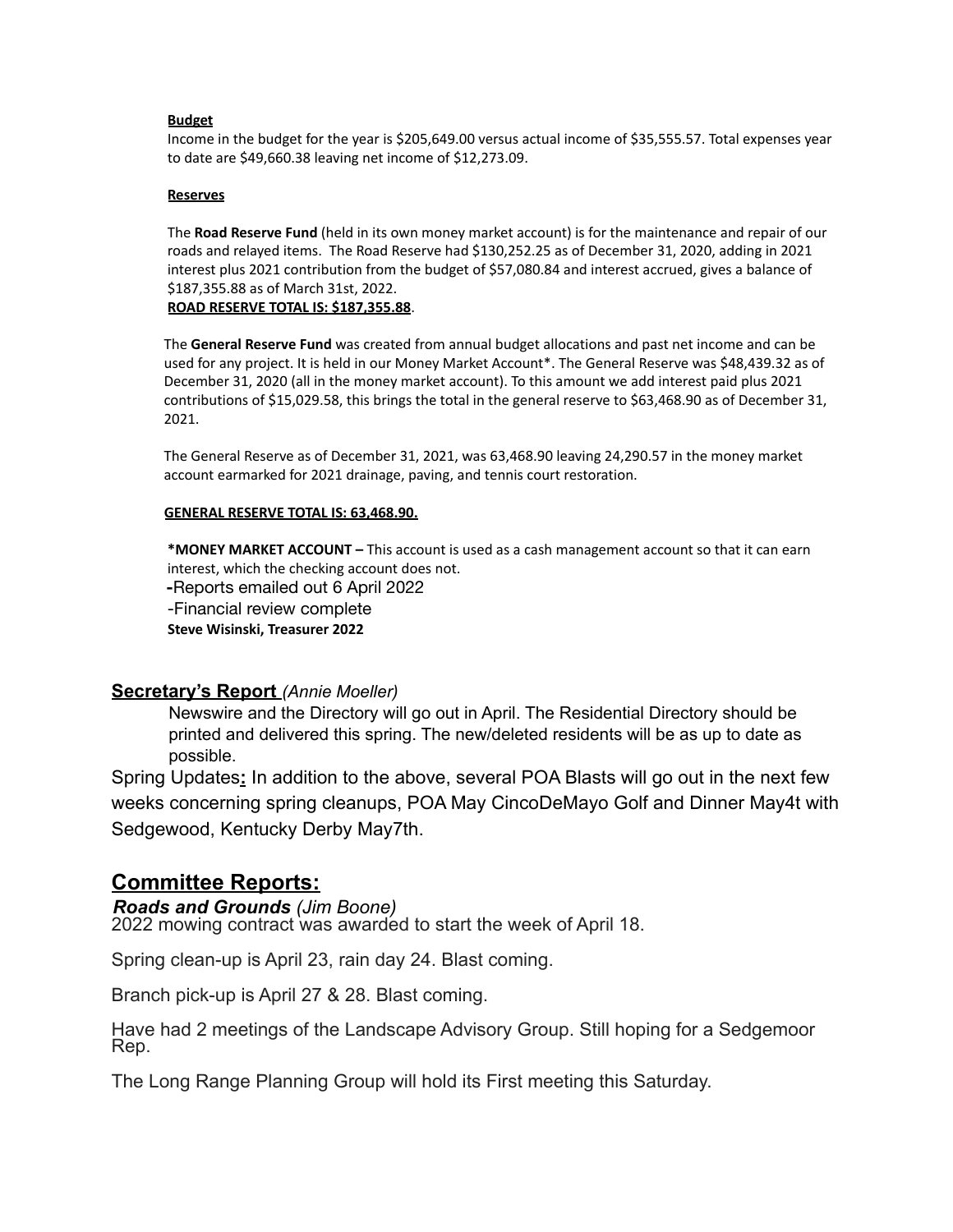Volunteers are being requested this Saturday to clear brush at the front entrance at 1:00.

New Business:

Resident at 768 Troon Circle has drainage problems wants the board to consider & discuss.

Pepe Corello has offered to try and give free tennis lessons for 8 to 16 years old on a Saturday.

3 trees have been identified at the front entrance that need to be removed. Two will have to be approved with Sedgemoor, the other is WT property.

Working with Mark Reynolds and Bobby Branch for the drainage problem at the front entrance. After I get the bids I will work with Jim Miller (Sedgemoor President) and CTA to find the best path forward. Looking around the est of 10K.

Ben Perez made a motion to approve the removal of four trees at the front entrance for \$1194, with Sedgemoor paying 40% of the total bill (\$496), plus an additional \$450 to remove the large diseased tree at the top of the front entrance. The motion was approved.

(Special thanks to Jim Boone for cleaning out the rain gutters at the pool in advance of the pool clean up!)

*Recreation (* Karen Scheidegger, Amelia Reible*)*

Old business:

Make the decision to hold off buying new chairs.

Encouraging residents to bring own if more needed for large events, like the Kentucky Derby

New business:

Josh, our pool man, suggests we get a new butterfly valve. Was delayed before. Board discussed approval to buy.

Josh suggests looking at trees close to the pool that are affecting pool quality.

The board discussed the pros and cons about switching to salt water pool and will request an itemized cost-benefit layout from Josh as well as survey other POAs who are using salt water in their pools.

Ben Perez made a motion to approve the purchase for a new butterfly valve for the pool at \$350. Jamie Bowen seconded the motion. The motion was approved.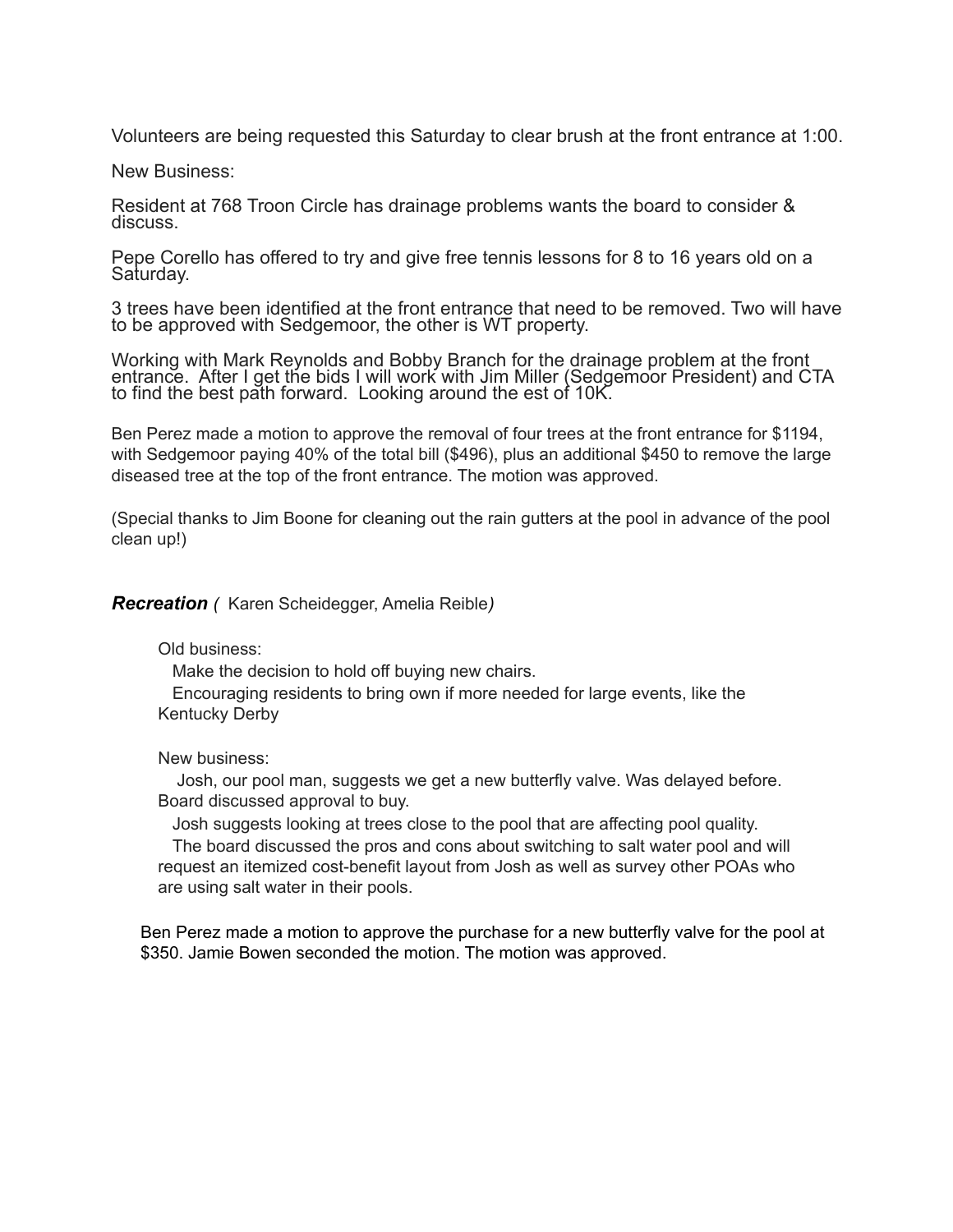*Social Care and Welcome (Ben)*

# **2022 W/T Dinner Volunteers**

- **May the 4th- Cinco de Mayo**
	- **Dinner with Sedgemoor to be hosted by Board Members**
- **Jun 1st Hey / PacPaco**
- **July 6th – OPEN**
- **Aug 3rd Paul Perks**
- **Sept 7th Barrick & Russell**
- **Oct 5th Wirsing / Davis**
- **Nov 2nd Manning / Perez**
	- **Veterans Dinner**
- **Dec 7th Fields**
	- **Toys for Toys / Ornament Exchange**
- **2022 W/T Party Volunteers**
	- **May 7th Kentucky Derby**
	- **June ? Pool Opening Party Ambrosino**
	- **Summer Town Hall TBD**
	- **Oktoberfest 9/10**

Volunteers are still needed to host POA Dinners as well as other POA Social Events.

## **CTA Meeting Report:**

Ben Perez attended the CTA meeting. CTA is needing a volunteer to serve as secretary. Notes posted next Month in POA Meeting notes

• North Gate Road Rage & Movement